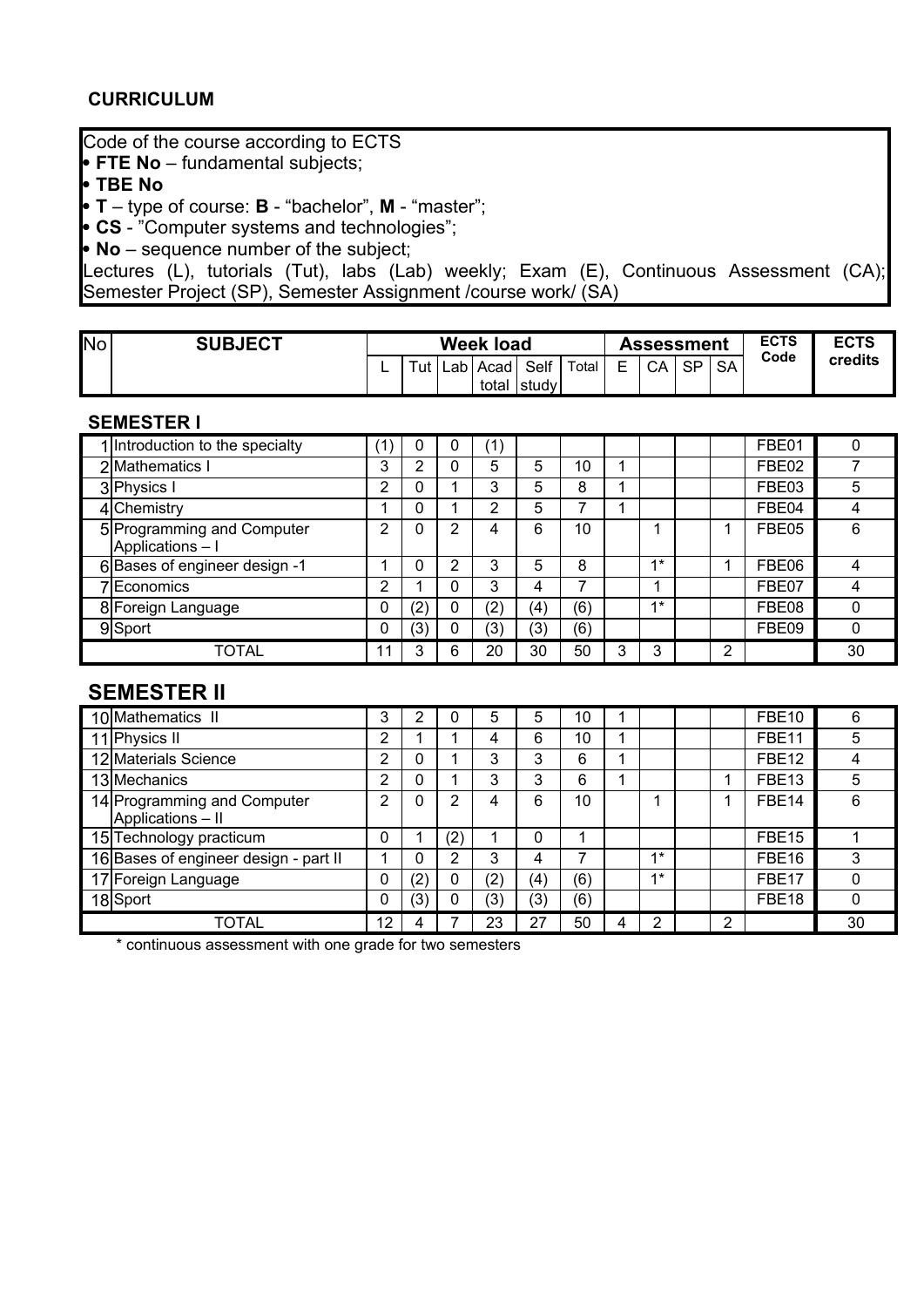| <b>INo</b> | <b>SUBJECT</b> |   | Week load |     |      |                      |        |                               | <b>Assessment</b> |           |           | <b>ECTS</b> | <b>ECTS</b> |
|------------|----------------|---|-----------|-----|------|----------------------|--------|-------------------------------|-------------------|-----------|-----------|-------------|-------------|
|            |                | - | Tut       | Lab | Acad | Self<br>total  study | Total, | $\overline{\phantom{0}}$<br>- | CA                | <b>SP</b> | <b>SA</b> | Code        | credits     |

### **SEMESTER III**

| 19 Mathematics III                                | ⌒   |                   | 0 |                   | 6   | 10  |   |   |  | FBE <sub>19</sub> | 6  |
|---------------------------------------------------|-----|-------------------|---|-------------------|-----|-----|---|---|--|-------------------|----|
| 20 Electrical Engineering Theory - Part           | - 3 | ົ                 |   | 6                 | 5   | 1   |   |   |  | FBE <sub>20</sub> |    |
| 21 Electrical measurements                        | ⌒   |                   |   | ◠                 | 6   | 9   |   |   |  | FBE <sub>21</sub> |    |
| 22 Semiconductor elements                         | ິ   |                   | っ | 5                 | 5   | 10  |   |   |  | FBE <sub>22</sub> |    |
| 23 Programming and Usage of<br>Computers Part III | ົ   |                   | 2 | 4                 | 6   | 10  |   |   |  | FBE <sub>23</sub> | 6  |
| 24 Foreign Language                               |     | $\left( 2\right)$ | 0 | $\left( 2\right)$ | (4  | (6) |   |   |  | FBE <sub>24</sub> |    |
| 25 Sport                                          |     | (3)               | 0 | (3)               | (3) | (6) |   |   |  | FBE25             |    |
| TOTAL                                             | 12  |                   | 6 | 22                | 28  | 50  | Δ | ◠ |  |                   | 30 |

# **SEMESTER IV**

| 26 Technical safety                        |    |                      |    | ◠   |     |     |   |  | <b>BCS26</b>      | っ  |
|--------------------------------------------|----|----------------------|----|-----|-----|-----|---|--|-------------------|----|
| 27 Operating systems                       |    |                      | っ  | 4   | 5   | 9   |   |  | BCS27             |    |
| 28 Discrete structures                     | ◠  |                      |    | 4   | 5   | 9   |   |  | <b>BCS28</b>      |    |
| 29 Synthesis and analysis of<br>algorithms | ≘  |                      | 2  | 4   | 5   | 9   |   |  | BCS <sub>29</sub> | 6  |
| 30 Signals and systems                     |    |                      | 2  | 4   |     | 8   |   |  | BCS30             |    |
| 31 Analysis and design of logic circuits   | っ  |                      | 2  | 4   | 4   | 8   |   |  | BCS31             |    |
| 32 Foreign Language                        |    | $^{\prime}2$ ,       | 0  | (2) | (4) | (6) |   |  | FBE32             |    |
| 33 Sport                                   |    | $\mathbf{3}^{\cdot}$ | 0  | (3) | (3) | (6) |   |  | FBE33             |    |
| TOTAL                                      | 12 |                      | 10 | 23  | 27  | 50  | ◠ |  |                   | 30 |

# **SEMESTER V**

| 34 Computer organization |    | ◠  |    |    | ο  |   |   |   | BCS34        |    |
|--------------------------|----|----|----|----|----|---|---|---|--------------|----|
| 35 Microprocessors       |    | ⌒  |    |    | 8  |   |   |   | BCS35        |    |
| 36 Computer peripherals  |    | ◠  |    |    | 8  |   |   |   | BCS36        |    |
| 37 Databases             |    | ⌒  |    | 5  | g  |   |   |   | BCS37        |    |
| 38 Programming languages |    | ◠  |    | 5  | 9  |   |   |   | BCS38        |    |
| 39 Digital circuits      |    | ົ  |    |    | 8  |   |   |   | <b>BCS39</b> |    |
| <b>TOTAL</b>             | 12 | 12 | 24 | 26 | 50 | 4 | ົ | ົ |              | 30 |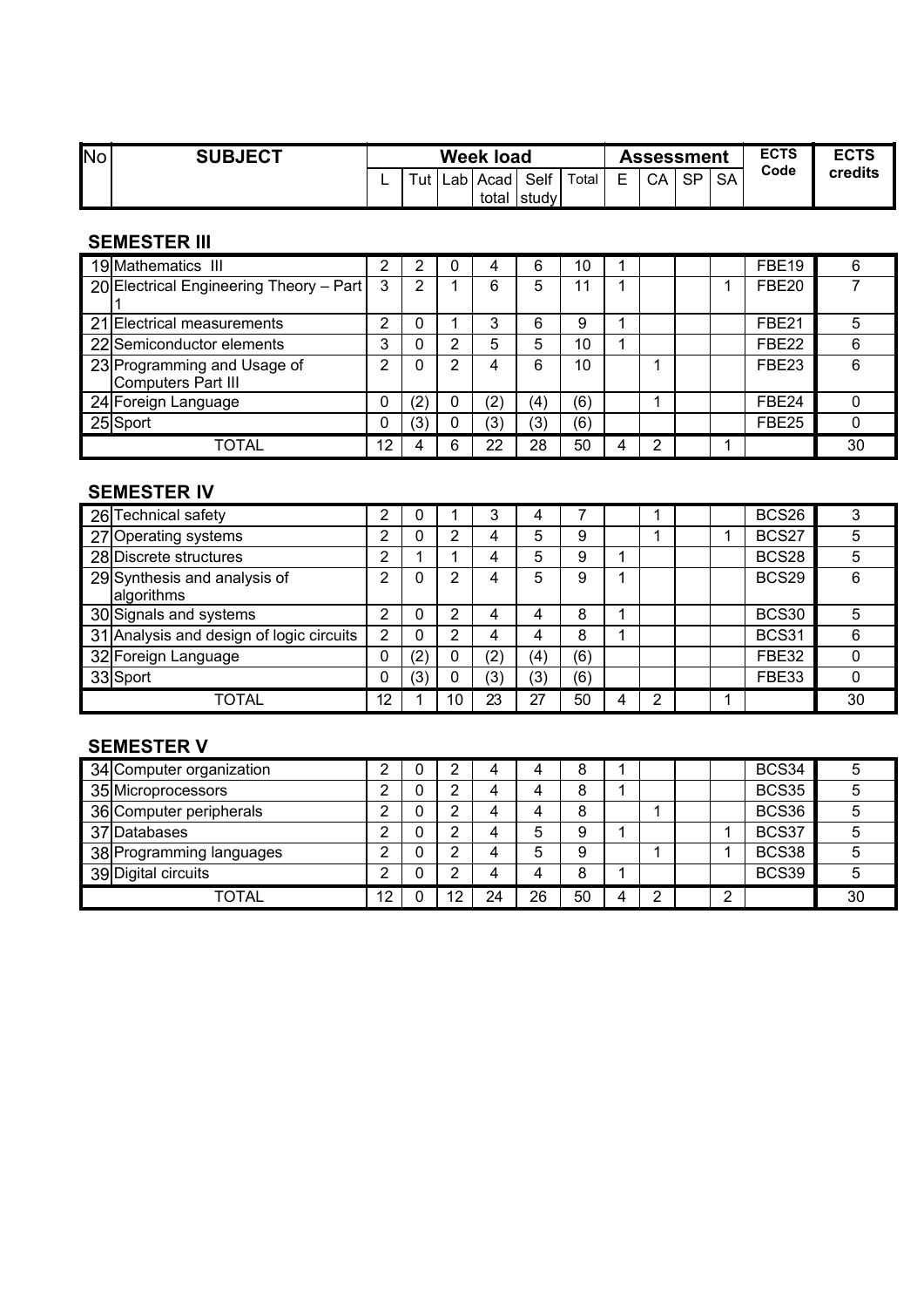| 'No | <b>SUBJECT</b> | <b>Week load</b> |        |       |        |                     |       |                     | Assessment |           |           | <b>ECTS</b> | <b>ECTS</b> |
|-----|----------------|------------------|--------|-------|--------|---------------------|-------|---------------------|------------|-----------|-----------|-------------|-------------|
|     |                |                  | $T$ ut | Lab I | Acad I | Self<br>total study | Total | $\overline{ }$<br>- | CA         | <b>SP</b> | <b>SA</b> | Code        | credits     |

#### **SEMESTER VI**

| 40 Computer architectures                     |    | υ |    |    |    | 8  |   |  | <b>BCS40</b> |    |
|-----------------------------------------------|----|---|----|----|----|----|---|--|--------------|----|
| 41 Programming environments                   |    |   | 2  | 4  |    | 8  |   |  | <b>BCS41</b> |    |
| 42 Compulsory elective subject (List 2)       |    |   | 2  | 4  |    | 8  |   |  | <b>BCS42</b> |    |
| 43 Compulsory elective subject (List 3)       |    |   | 2  | 4  | 4  | 8  |   |  | <b>BCS43</b> |    |
| 44 Compulsory elective subject (List 4)       | 2  |   | 2  | 4  | 4  | 8  |   |  | BCS44        |    |
| 45 Optional management subject (List          | 2  | ົ | 0  | 4  |    | 8  |   |  | BCS45        |    |
|                                               |    |   |    |    |    |    |   |  |              |    |
| 46 Project (selection of subj. $34 \div 39$ ) | 0  |   | 0  |    | 2  | 2  |   |  | <b>BCS46</b> | 3  |
| TOTAL                                         | 12 |   | 10 | 24 | 26 | 50 | Δ |  |              | 30 |

### **SEMESTER VII**

| 47 Computer networks                          |    | っ  |    |    | 8  |  |  | BCS47        |    |
|-----------------------------------------------|----|----|----|----|----|--|--|--------------|----|
| 48 Parallel programming                       |    | 2  | 4  | 4  | 8  |  |  | <b>BCS48</b> |    |
| 49 Compulsory elective subject (List 5)       | 2  | っ  |    |    | 8  |  |  | BCS49        |    |
| 50 Compulsory elective subject (List 6)       | 2  | っ  | Δ  | 4  | 8  |  |  | <b>BCS50</b> |    |
| 51 Computer graphics                          |    | 2  | 4  |    | 8  |  |  | <b>BCS51</b> |    |
| 52 Optional subject (List 7)                  | າ  | っ  | Δ  | Δ  | 8  |  |  | <b>BCS52</b> |    |
| 53 Project (selection of subj. $40 \div 44$ ) |    |    |    |    | ◠  |  |  | <b>BCS53</b> |    |
| TOTAL                                         | 12 | 12 | 24 | 26 | 50 |  |  |              | 30 |

### **SEMESTER VIII – 10 weeks**

| 54 Compulsory elective subject (List 8)       | 3                       |  | 2 | 5  | 6  | 11 |   |  |    | <b>BCS54</b>      |    |
|-----------------------------------------------|-------------------------|--|---|----|----|----|---|--|----|-------------------|----|
| 55 Compulsory elective subject (List 9)       | 3                       |  | っ | 5  | 6  | 11 |   |  |    | <b>BCS55</b>      |    |
| 56 Compulsory elective subject (List<br>10)   |                         |  | 2 | 5  | 6  | 11 |   |  |    | BCS56             |    |
| 57 Compulsory elective subject (List          |                         |  | 2 | 5  | 6  | 11 |   |  |    | BCS57             |    |
| 58 Project (selection of subj. $47 \div 57$ ) |                         |  | 0 |    | 6  | 6  |   |  |    | BCS <sub>58</sub> |    |
| Diploma project - 15 weeks                    | Diploma Project Defense |  |   |    |    |    |   |  | 10 |                   |    |
| TOTAL                                         | 12                      |  | 8 | 20 | 30 | 50 | 4 |  |    |                   | 30 |